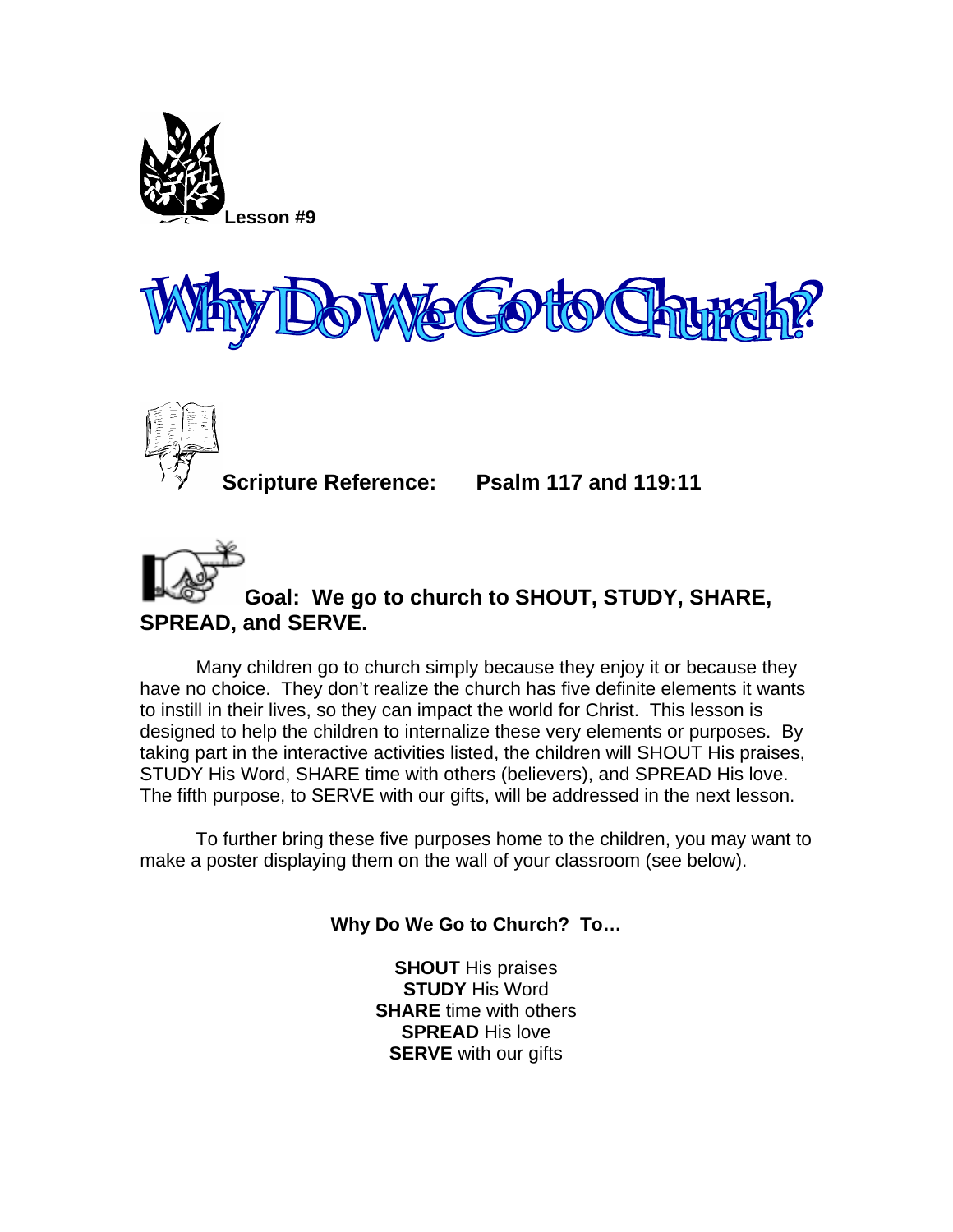

**Opening Activity:** 

(For this activity, you will need a bulletin board or wall space covered with light-colored paper, markers and a Bible.

Ahead of time, write the caption "Our ABC's of Praise" at the top of the paper. In the center of the paper in large letters, write "God, You are…")

Gather the children around the bulletin board or wall display and ask: **Why do we come to church?** After allowing for their responses, say**: Today we're going to talk about five important reasons we come to church.** (At this point if you made a poster of these five purposes, you may wish to refer to it.) **One reason we come to church is to SHOUT His** *(God's)* **praises. What does it mean to praise someone?** *Say nice things about them or to them.* **We're going to take some time right now to praise God. We're going to use the alphabet to help us. For example, let's start with the letter A. Who can think of a word to describe God that begins with an A?** *Awesome, almighty, etc.* Write the first answer given on the bulletin board. Then continue through the alphabet until you have one word for each letter. For X, you may want to use X-cellent, X-citing, or such.

When finished, say: **The Bible tells us to…**Read Psalm 117**. Coming to church gives us an opportunity to do just that. But church isn't the only place we can praise God. We can praise Him wherever we are. God loves to hear our praise. He also loves to see us study His Word, which brings us to the next reason we go to church.** 



(For this activity, you will need 16 hearts cut from red construction paper, a pen, a blackboard, chalk, an eraser, and a Bible.

Ahead of time, write the following verse and reference on the paper hearts, one word per heart: "I have hidden your word in my heart that I might not sin against you." [Psalm 119:11] Hide the hearts around the classroom. Also draw the following configuration on the blackboard: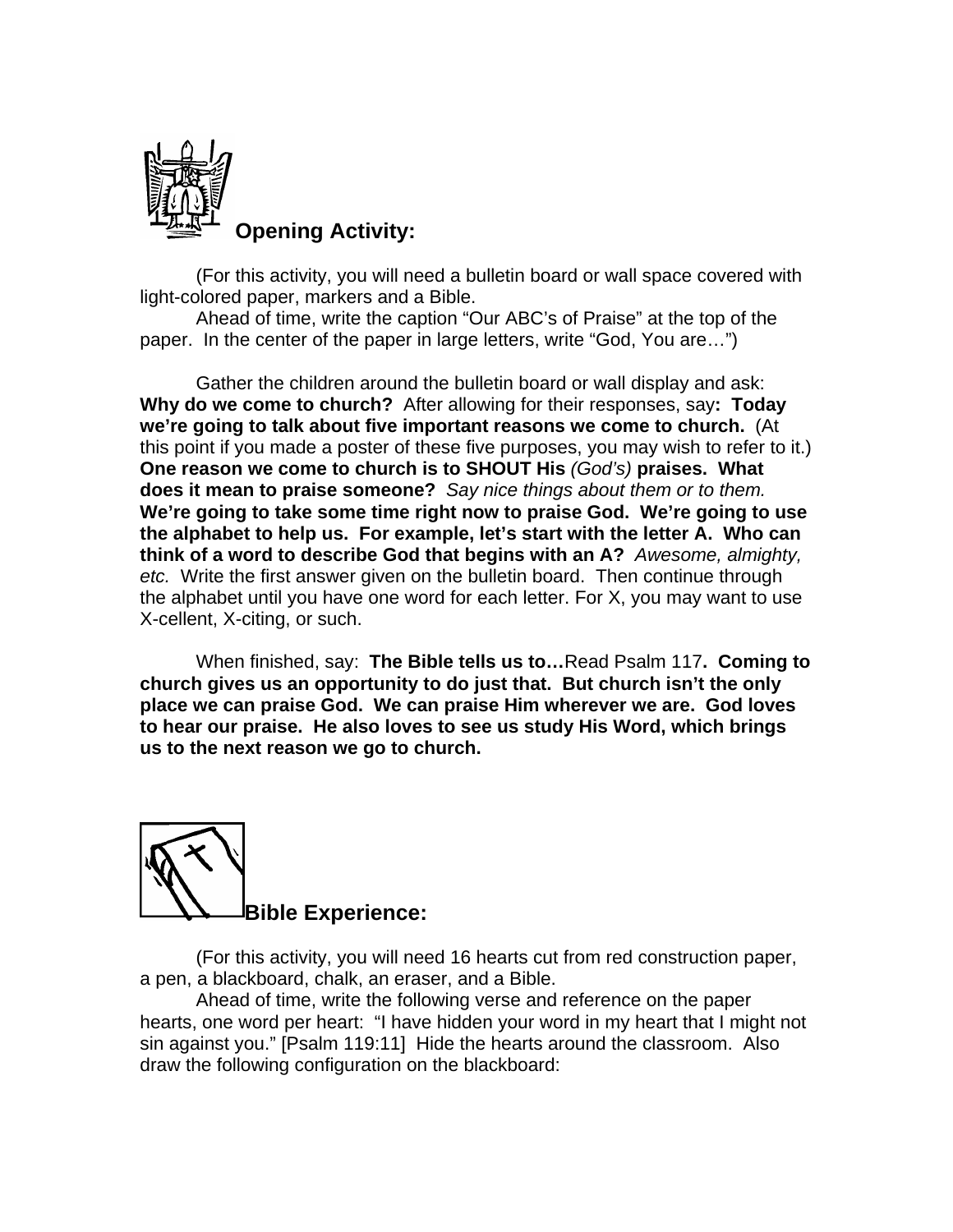

 Say: **Another reason we go to church is to STUDY His** *(God's)* **Word***.*  **We're going to play a game now to help us learn a Bible verse that tells us why it is important to study God's Word. Hidden around the room are 16 paper hearts containing the words of that Bible verse. See if you can find them.** 

After all the hearts are found, have the children take turns locating each word's position in the configuration on the blackboard. Write each word in its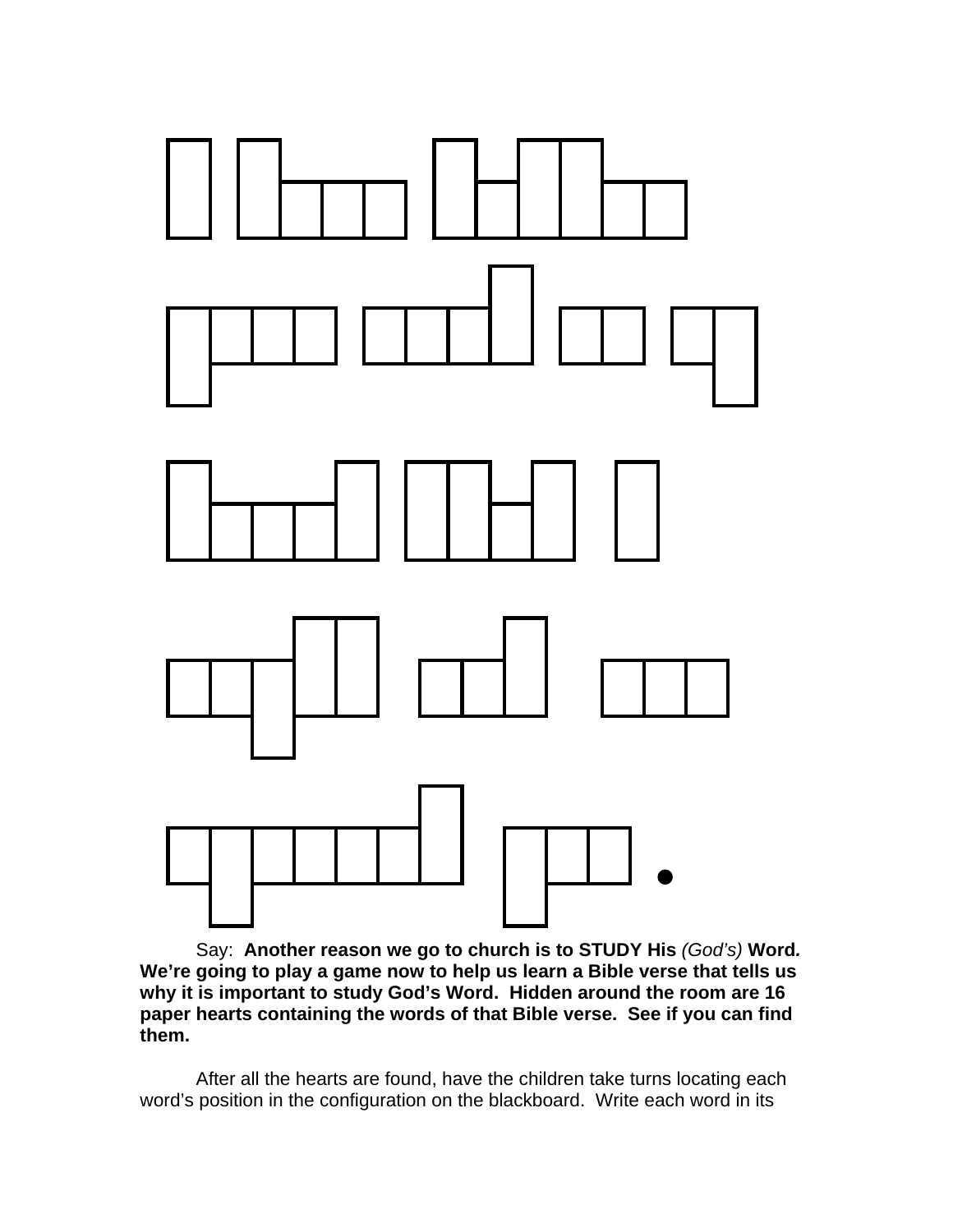place. When the configuration is complete, have the children read the verse aloud with you a couple of times. You may choose to show them where the verse is actually located in the Bible.

Ask the following discussion questions**: Whose word is this verse talking about? What is God's Word? What does it mean to hide God's Word in our hearts? Why is it important to hide God's Word in our hearts? Coming to church leads us to study God's Word and to hide it in our hearts. Let's hide God's Word in our hearts today by memorizing this verse.** Help the children memorize the Bible verse by having them say it over and over again as you erase a few words with each recitation. Continue until all the words have been erased.



(For this activity, you will need a snack of some sort for the children, napkins, and cups if drink is included. A snack suggestion might be heartshaped cookies to re-emphasize the previous activity.)

 Say: **We've already learned two important reasons to go to church – to SHOUT His praises and to STUDY His Word. A third reason we go to church is to SHARE time with others** *(believers).* **Grown-ups might refer to this as fellowship. But fellowship simply means friendship. We come to church to meet friends who also believe in Jesus. Why is it important to have friends who believe in Jesus? Two good ways to make new friends is to work on a project together or to eat together. We already worked together hunting for hearts and memorizing the Bible verse. Now we're going to have a chance to eat together. We're having a special snack time today.**

Serve the children the snack provided. As they eat, allow them to talk among each other. Feel free to join in their talk, asking them about school, their interests, etc. When everyone is finished eating, have them throw away any garbage. Say**: It's important for us to share time with other believers, but God doesn't want us to forget about the people around us who don't know Him yet. This brings us to another reason we go to church.**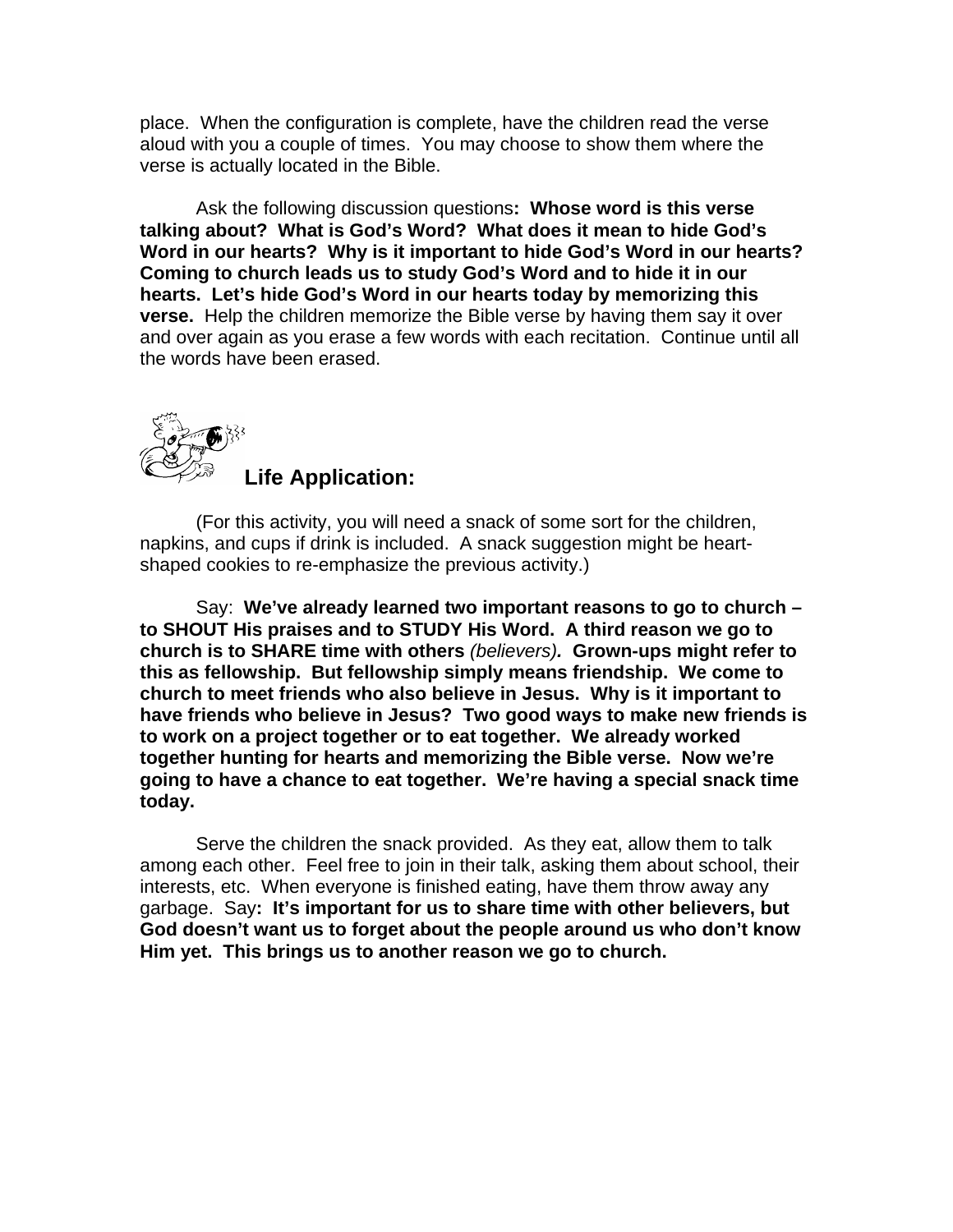

(For this activity, you will need the following items for each child and the teacher: 12" of leather lacing, 1 black pony bead, 1 red pony bead, 1 white pony bead, 1 blue pony bead, 1 green pony bead, and 1 yellow pony bead. You'll also need to make enough copies of the attached parent letter for each child to receive one.

Ahead of time, assemble your own *Witness Bracelet* by following these directions. Tie a knot approximately 4" from one end of the lace. Put the beads on in the order given [black, red, white, blue, green, yellow]. Then tie another knot in the lace after the beads.)

Gather the children in a circle on the floor or around a table. Say: **A fourth reason we come to church is to encourage us to SPREAD His love. What are some ways we can spread God's love to others? When we spread God's love by telling others about Jesus, it's called witnessing. Witnessing can be a little scary at times, but I brought a special bracelet this morning to help tell others the Good News about Jesus.** 

**This first knot stands for when we were born. The black bead stands for sin, the bad things we do. The red bead stands for Jesus' blood; Jesus died so we can be forgiven of our sins. The white bead stands for our lives once Christ has taken away our "black" sins. The blue bead stands for water. One way we can show God we love Him is to be baptized in water. It shows that we believe God has washed us clean from our sins. The green bead stands for growth. Just as green plants grow, we also grow to become more like Jesus, loving others as He wants us to do. The yellow bead stands for the streets of gold that we'll see in Heaven someday. This last knot stands for when we die. When the bracelet band is tied around my wrist, it forms a circle which goes on and on. When we go to Heaven, we'll live on and on forever.** 

## **You're each going to have an opportunity now to make your own Witness Bracelet to help you tell a friend about Jesus.**

Lead the children step-by-step in making their bracelets. Have the students pair up to practice "witnessing" to each other. Before dismissing, quickly reiterate the four reasons for going to church that were covered today. Let the students know you'll be talking about one final reason for going to church during next week's class. Send parent letter regarding next week's lesson home with the children.